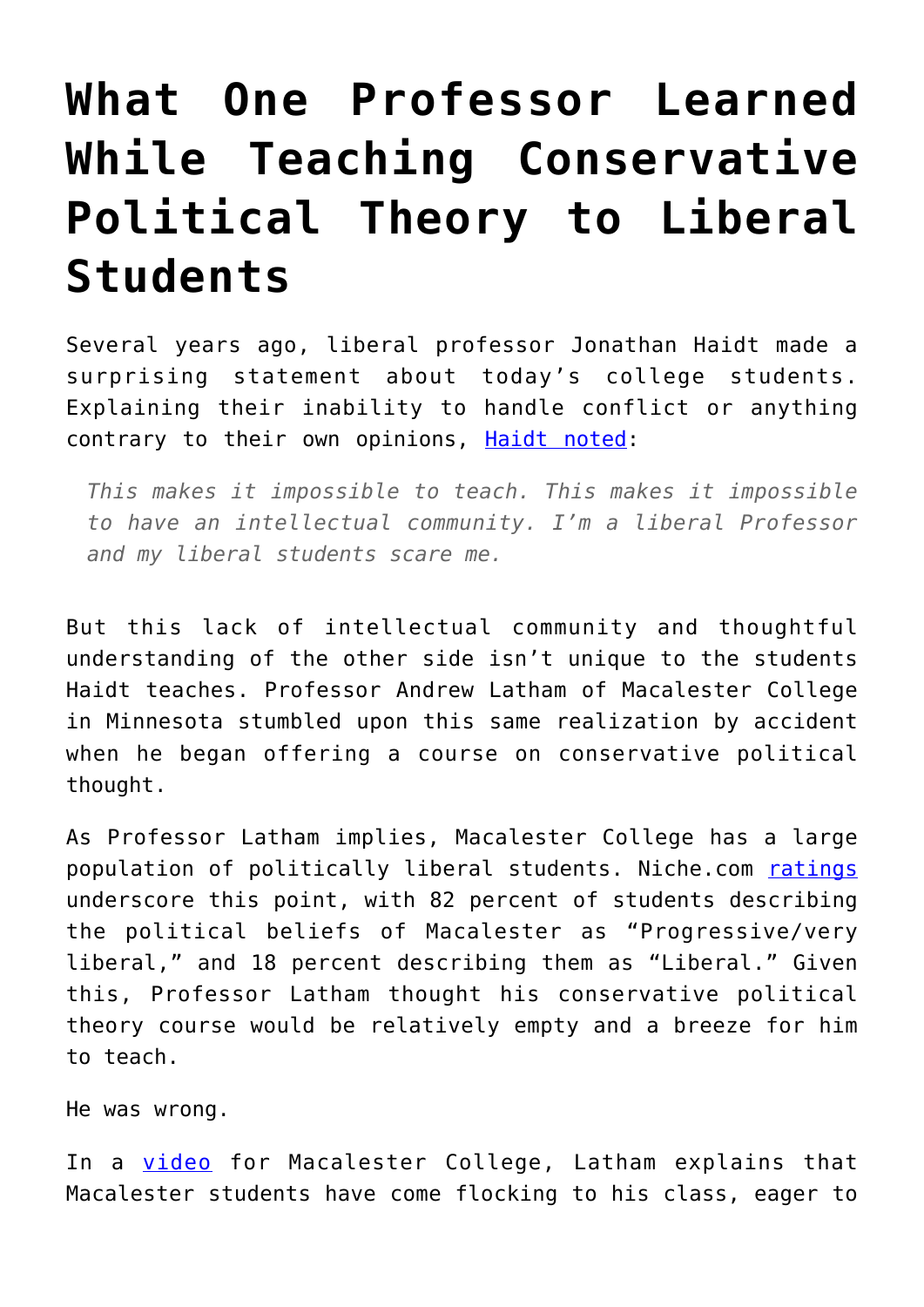## engage and learn about conservative political theory:

*[The class] is capped at 25 and I routinely have 30 and 32 students. Out of that 30 or 32 students, one or two will be self-described, they will identify as conservative, and the rest are just progressive, left-of-center Macalester students really interested in 'How could anybody think other than I do? What are the roots of these alternative political perspectives?'*

Why this intense interest, particularly in a time when political viewpoints are so polarized? Latham suggests that the interest is driven by a genuine hunger for knowledge and understanding:

*Macalester students by and large had not systematically been exposed to conservative political theory. They tended to view conservative political thought as either insanity or evil, but on the basis [of] really no systematic exposure of it. So I thought I would teach a course in which we exposed our students to thinkers – really it begins with Edmund Burke, and then builds on that, Russell Kirk and a few other – mostly American, although some British thinkers. It has been a wonderful experience.*

There often seems to be an unspoken fear – on both sides of the political aisle – that open discussion and presentation of opposing viewpoints will result in greater anger, offense, and contention. But Latham has not found this to be the case. Instead, he infers that open discussion and deep digging into ideas builds a type of respect and understanding of the other side – the type of civil discourse that society has been looking for – as well as a personal wrestling with life's great questions:

*Nobody changes their mind in the course of this class, and that's not why I offer this class – I'm not in that business*